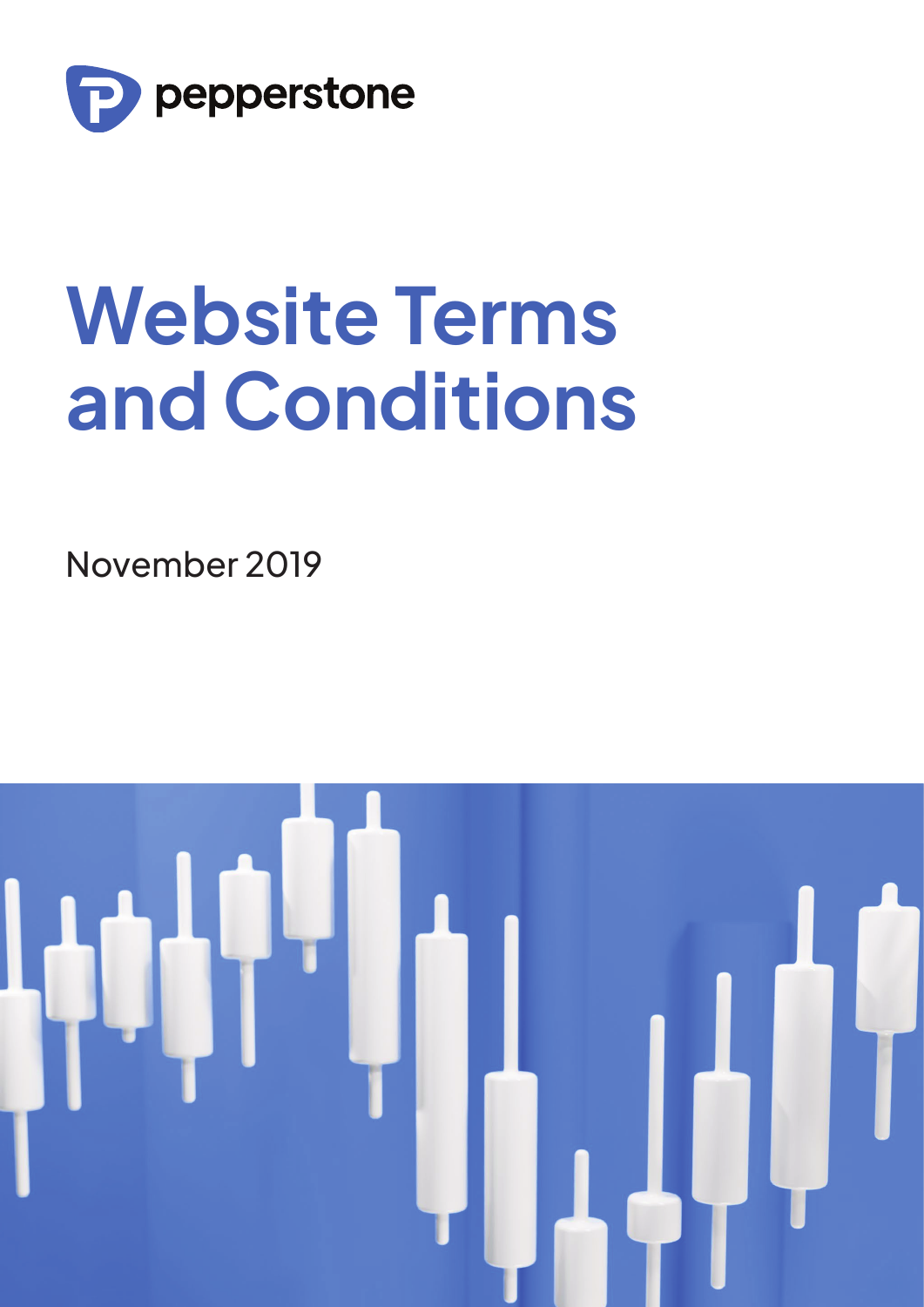

#### **General**

This website is owned by the Pepperstone group of companies ('Pepperstone', 'we', 'us' and 'our').

Your access to and use of this website is subject to these terms and conditions, our client Terms and Conditions of Service (as applicable to your jurisdiction of residence), and any notices, disclaimers or other statements contained on this website (referred to collectively as 'Terms').

By using this website you agree to be subject to the Terms.

### **Accuracy of information**

Although the content of this website is based on information that we consider to be reliable and endeavor to keep current, we don't warrant that any information on this website is current or accurate. To the extent permitted by law, we don't accept any responsibility arising in any way from errors in, or omissions from, the information on this website.

The products and services described on this website vary from time to time and may not always be available or may be restricted.

### **Visitors to this website**

The information on this website isn't intended for distribution to, or use by, any person in any country or jurisdiction where its distribution or use would be contrary to local law or regulation. Visitors to this website are responsible for ascertaining the terms of and complying with any local law or regulation that they're subject to.

You must be over 18 years of age to use our services.

## **General information only**

The information on this website is general in nature and doesn't take into account your personal investment objectives, financial situation or means.

The information on this website doesn't constitute a recommendation that you enter into a particular transaction, nor is it a representation that any product described on this website is suitable or appropriate for you.

Pepperstone isn't a financial advisor. None of the material contained on this website should be construed as business, financial, investment, hedging, trading, legal, regulatory, tax, or accounting advice, nor should you use the content of this website as the primary basis for any investment decisions that you make.

We encourage you to seek independent advice before deciding whether to acquire our services.

Please ensure that you read and understand our legal documentation before you decide whether to use our services.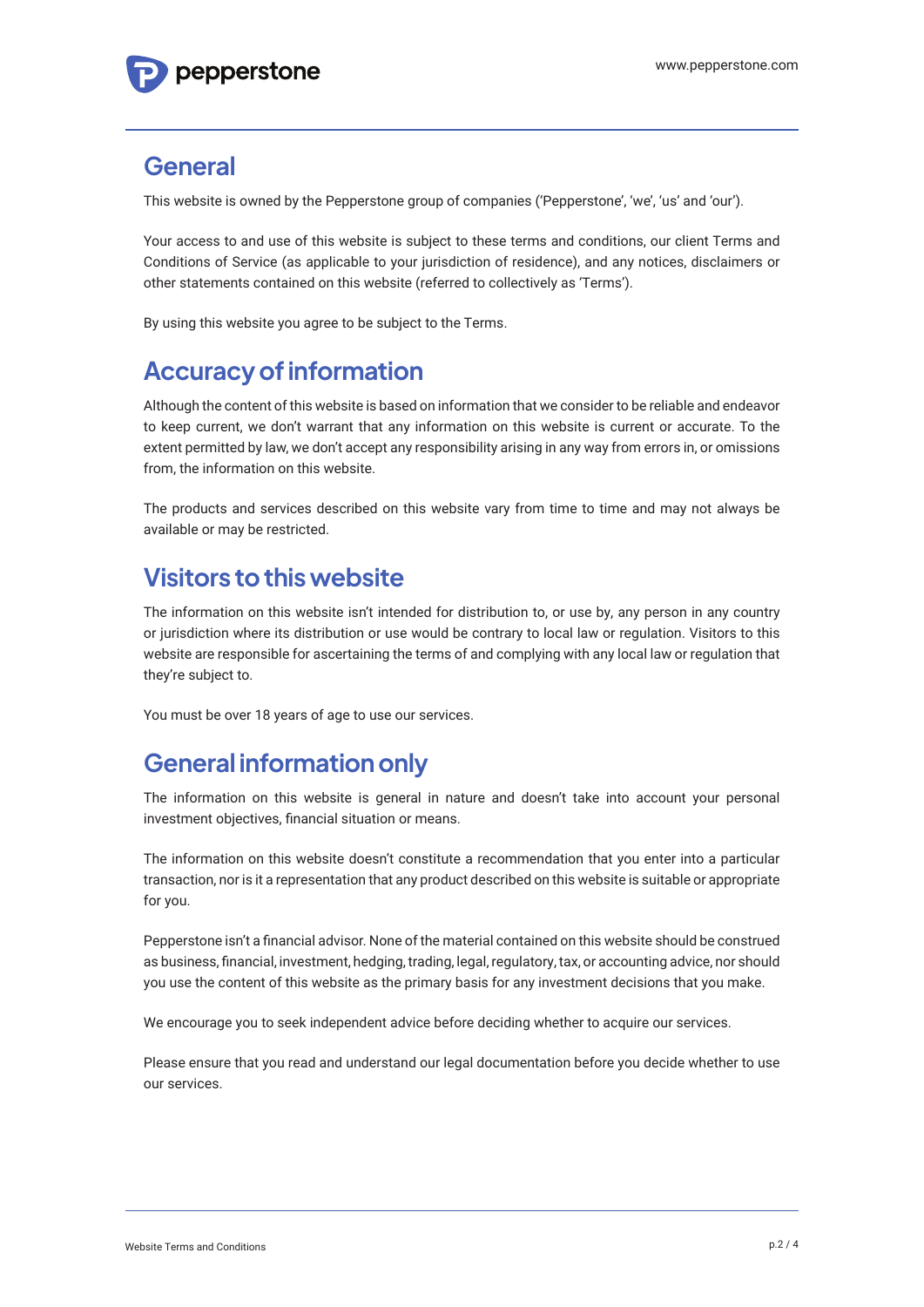## **Copyright and trade mark**

Except where it's necessary for you to view this website on your browser, or as permitted under the applicable law or the Terms, no information or content on this website may be reproduced, adapted, uploaded to a third party, distributed or transmitted in any form by any process without our specific written consent.

Pepperstone and the Pepperstone 'P' logo are registered trademarks of Pepperstone Group Limited.

Apple, the Apple logo, Mac, iPhone, iPad, iPod touch, are trademarks of Apple Inc, registered in the US and other countries. App Store is a service mark of Apple Inc.

Android is a trademark of Google Inc.

Windows is a registered trademark of Microsoft Corporation in the United States and other countries.

## **Third party content**

From time to time, this website may contain links to other websites or resources provided by third parties. We provide you with third party links/resources solely for your information and convenience. We don't make any representations or warranties about the content, suitability or appropriateness about the content or products contained in any third party websites or resources.

### **Disclaimer and limitation of liability**

To the maximum extent permitted by law, we won't be liable in any way for any loss or damage suffered by you through use of or access to this website, or our failure to provide this website. Our liability for negligence, breach of contract or contravention of any law as a result of our failure to provide this website or any part of it, or for any problems with this website, which cannot be lawfully excluded, is limited, at our option and to the maximum extent permitted by law, to resupplying this website or any part of it to you, or to paying for the resupply of this website or any part of it to you.